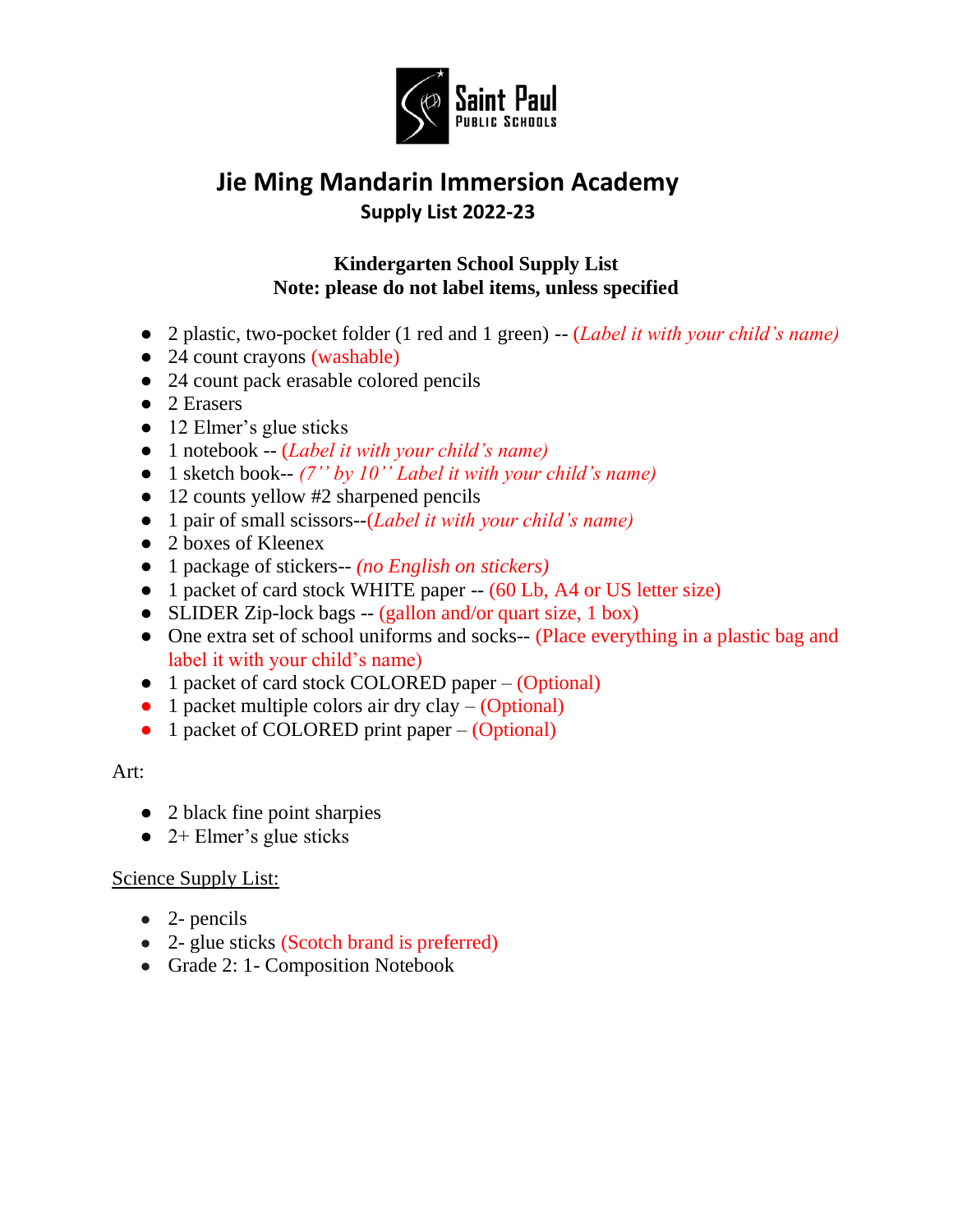

# **1st Grade School Supply List 2022-2023**

Note: please do not label things, unless something specified

- $\bullet$  4 plastic, two-pocket folders and keep the  $4<sup>th</sup>$  one at home
- 5-10 dry erase markers (basic color)
- 1 glue sticks (Scotch brand is preferred)
- 2 wide-ruled, Mead composition books Label it with name
- 1 Ticonderoga package yellow #2 sharpened pencils
- 1 package Crayola® Colored Pencils(24ct) or washable marker (10 ct) ( picking one would be good)
- 2 package Paper Mate Pink Pearl Premium erasers
- 1 Lysol/Clorox Disinfecting Wipes
- 1 Roll of paper towel
- 1 boxes of Kleenex facial tissue
- 1 Fiskars® 5" Pointed Tip Scissors Label it with name
- 1 Over head Headphone Label it with your child's name
- 1 package of index cards (100 pieces/pack)
- 1 pencil box Label it with your child's name
- 1 box of Slider Zipper bag (Gallon or Quart Storage)

In addition to individual supplies, please provide 1 or more of the following for class. Thank you!

Reinforced Filament Strapping; Scotch 3M super strength packaging tape; Sticky back Velcro; Multi-purpose glue; Brass plated fasteners; No English sticker book; Flexible Magnetic Tape

## Art:

- 2 black fine point sharpies
- $\bullet$  2+ Elmer's glue sticks

- $\bullet$  2- pencils
- 2- glue sticks (Scotch brand is preferred)
- Grade 2: 1 Composition Notebook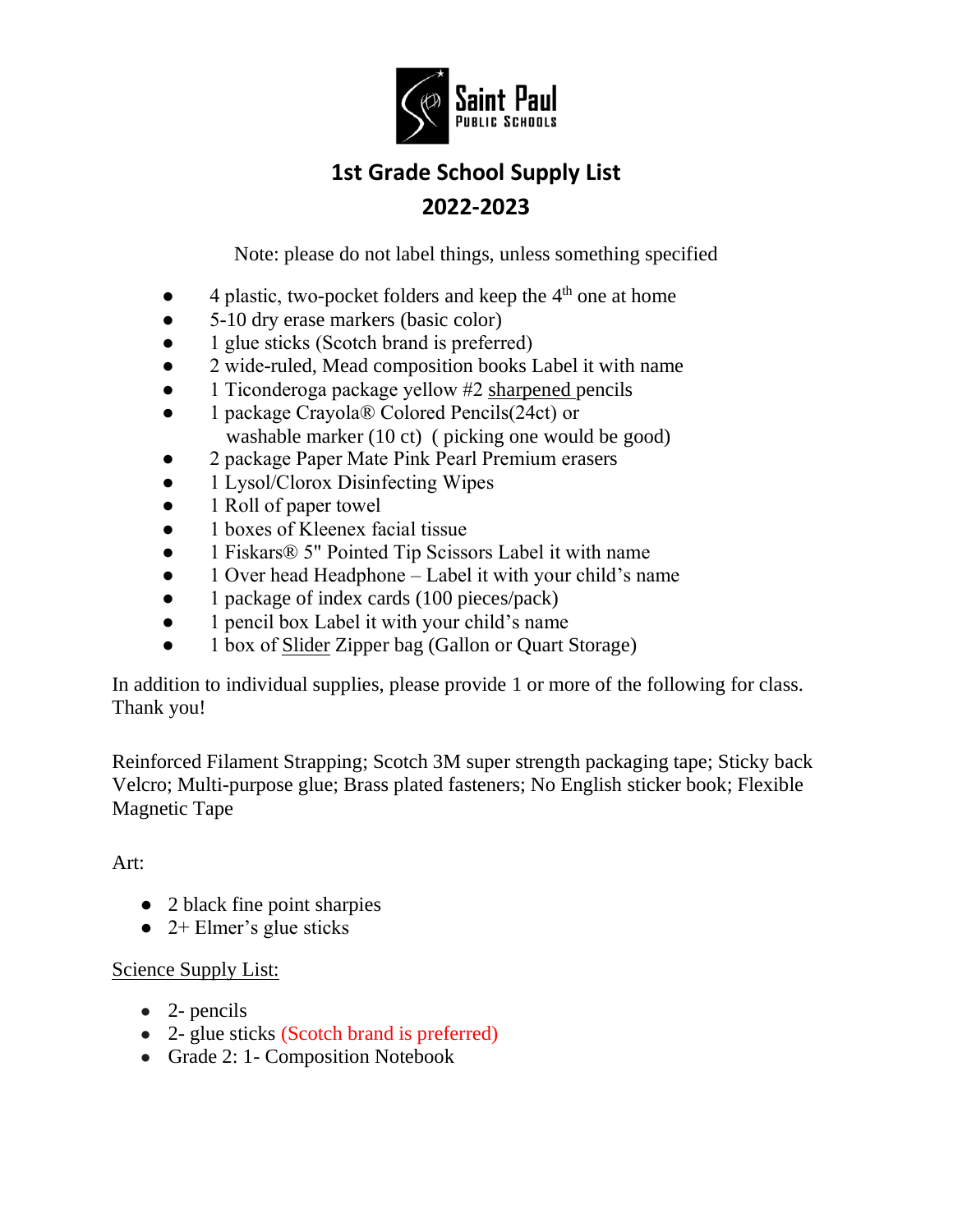

# **Second Grade School Supply List 2022-2023**

- 1 Pack of 12 #2 Pre-Sharpened Yellow Wood Pencils (Ticonderoga brand is preferred)
- 1 Large Pink Eraser
- 2 Elmer's Glue Sticks
- 1 Pack of Expo Low Odor Dry Erase Marker, Chisel Tip, Assorted Colors
- 1 Large Box of Facial Tissue, Unscented
- 1 Large Container of Disinfecting Wipes
- 4 Plastic Folders with 2 Pockets: **please do not label/write any names on them** (Color requirement: one red, one blue, one yellow and one green)
- 1 Bottle of Hand Sanitizer

## **Please Label Your Child's Name On the Items Below:**

- 2 Wide-Ruled Composition Books  $(9\frac{3}{4} \times 7\frac{1}{2})$  inches, 100 sheets)
- 1 Student's Over-the-Head Headphone For iPad
- $\bullet$  1 Pencil box

## **Optional Donations:**

- 1 Roll of Paper Towel
- 1 Pack of Ziploc Bags, Quart or Gallon Size
- 1 Ream of Card Stock Paper (A4 or US letter size)
- 1 Pair of Scissors
- 1 Bottle of Dry Erase Whiteboard Cleaning Spray

### Art:

- 2 black fine point sharpies
- $\bullet$  2+ Elmer's glue sticks

- $\bullet$  2- pencils
- 2- glue sticks (Scotch brand is preferred)
- 1- Composition Notebook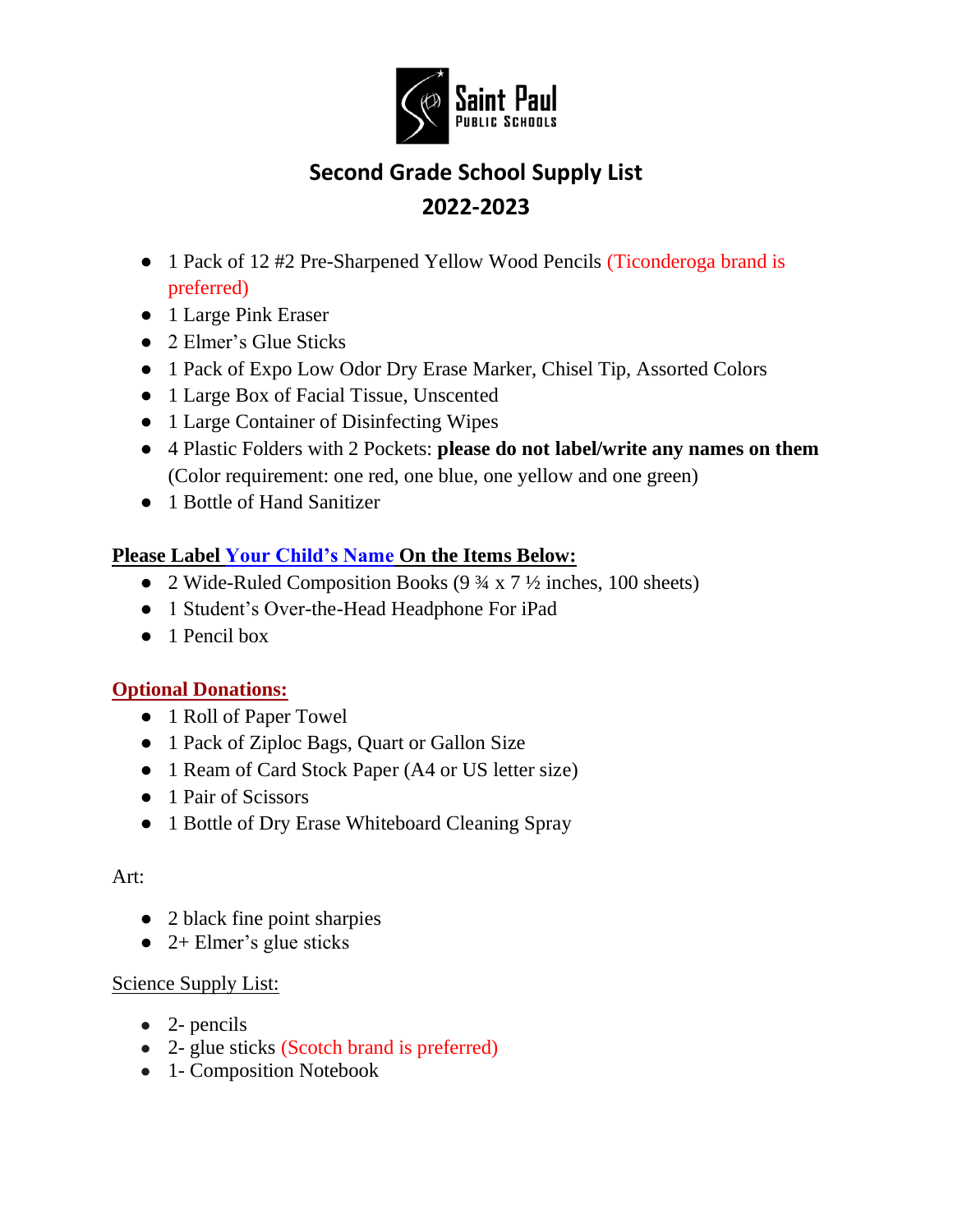

# **Third Grade School Supply List 2022-2023**

- 1 Pack of 12 #2 Pre-Sharpened Yellow Wood Pencils (Ticonderoga brand is preferred)
- 2 Large Pink Erasers
- 4 Elmer's Glue Sticks
- 1 Pack of Crayola Washable Markers, Broad Line, Classic Colors, 8 Count
- 1 Pack of Expo Low Odor Dry Erase Marker, Chisel Tip, Assorted Colors
- 1 Large Box of Facial Tissue, Unscented

• 3 Plastic Folders with 2 Pockets (Color requirement: must have one red, one blue and one yellow)

- 1 Two-Inch 3-Ring Clear View Binder, White
- 4 Wide-Ruled Composition Books (9 ¾ x 7 ½ inches, 100 sheets)
- 1 Wide-Ruled Spiral Notebook (Color requirement: red)
- 1 pair of headphones (Must be able to plug into student iPad)

## Optional Donations:

- 1 Roll of Paper Towel
- 1 Ream of Card Stock Paper (A4 or US Letter size)
- 1 Pair of Scissors

## **Art:**

- 2 black fine point sharpies
- $\bullet$  2+ Elmer's glue sticks

## Science Supply List:

- $\bullet$  2- pencils
- 2- glue sticks (Scotch brand is preferred)

## **Fourth Grade School Supply List**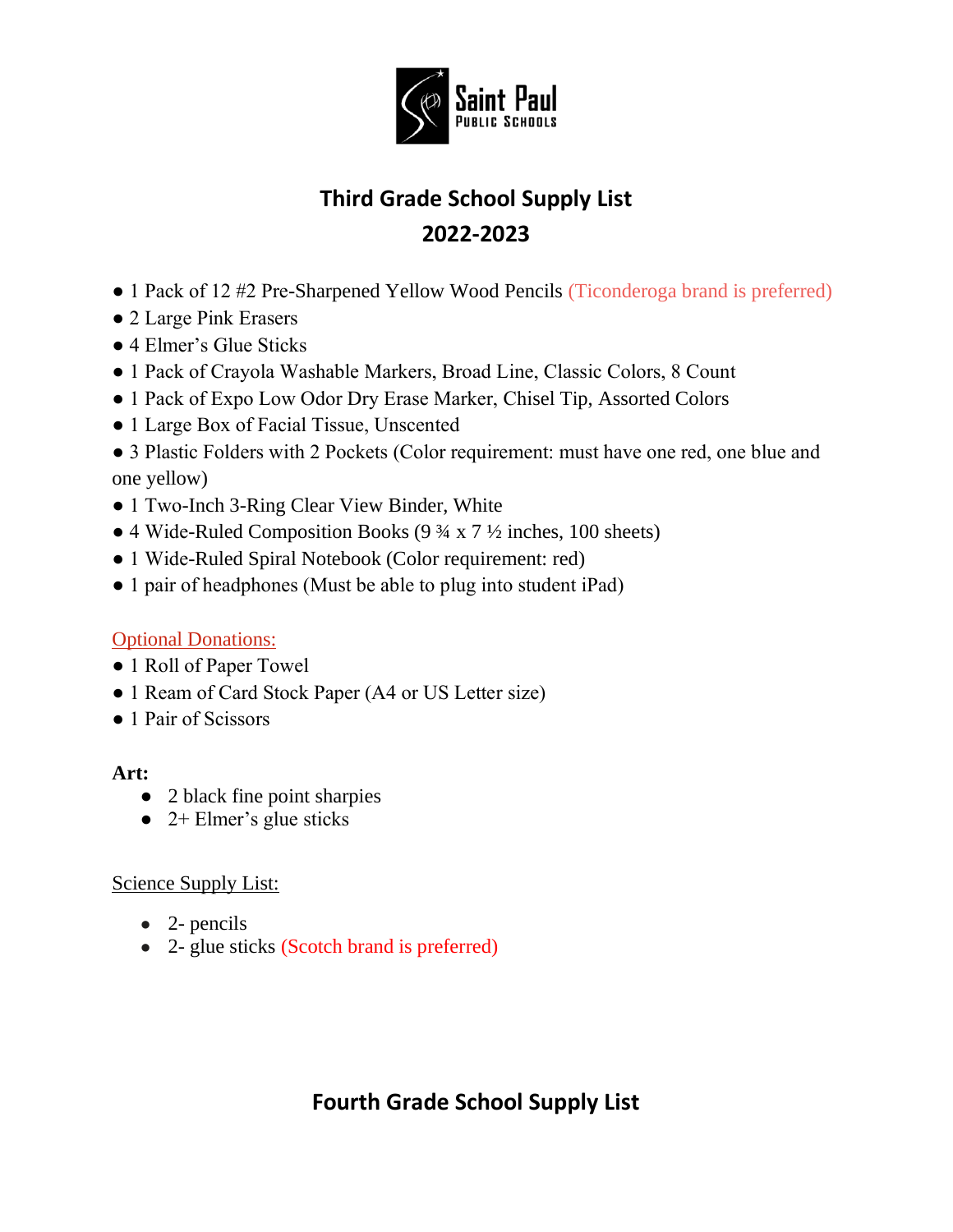

## **2022-2023**

- 1 pencil box or pouch
- 1 pack markers
- 1 pack colored pencils
- 1 pair of scissors
- Any pens or pencils of your choice
- 1 highlighter
- 2 spiral notebooks (red for Chinese, green for Math)
- 1 black and white composition notebook for English
- 4 plastic folders (red for Chinese, green for math, yellow for English, blue for homeroom)
- 1 pack sharpened yellow #2 pencils
- 3+ pack white erasers (No pink ones please. They don't work for details.)
- $\bullet$  3+ Elmer's glue sticks
- 1 pack Expo whiteboard markers
- $\bullet$  1 box kleenex

## Optional Donations:

- 1 Roll of Paper Towel
- 1 box of small sandwich plastic baggies
- 1 box of gallon size baggies.

### **Art:**

- 2 black fine point sharpies
- $\bullet$  2+ Elmer's glue sticks

## **Science Supply List:**

- $\bullet$  2- pencils
- 2- glue sticks (Scotch brand is preferred)

## **Fifth Grade School Supply List**